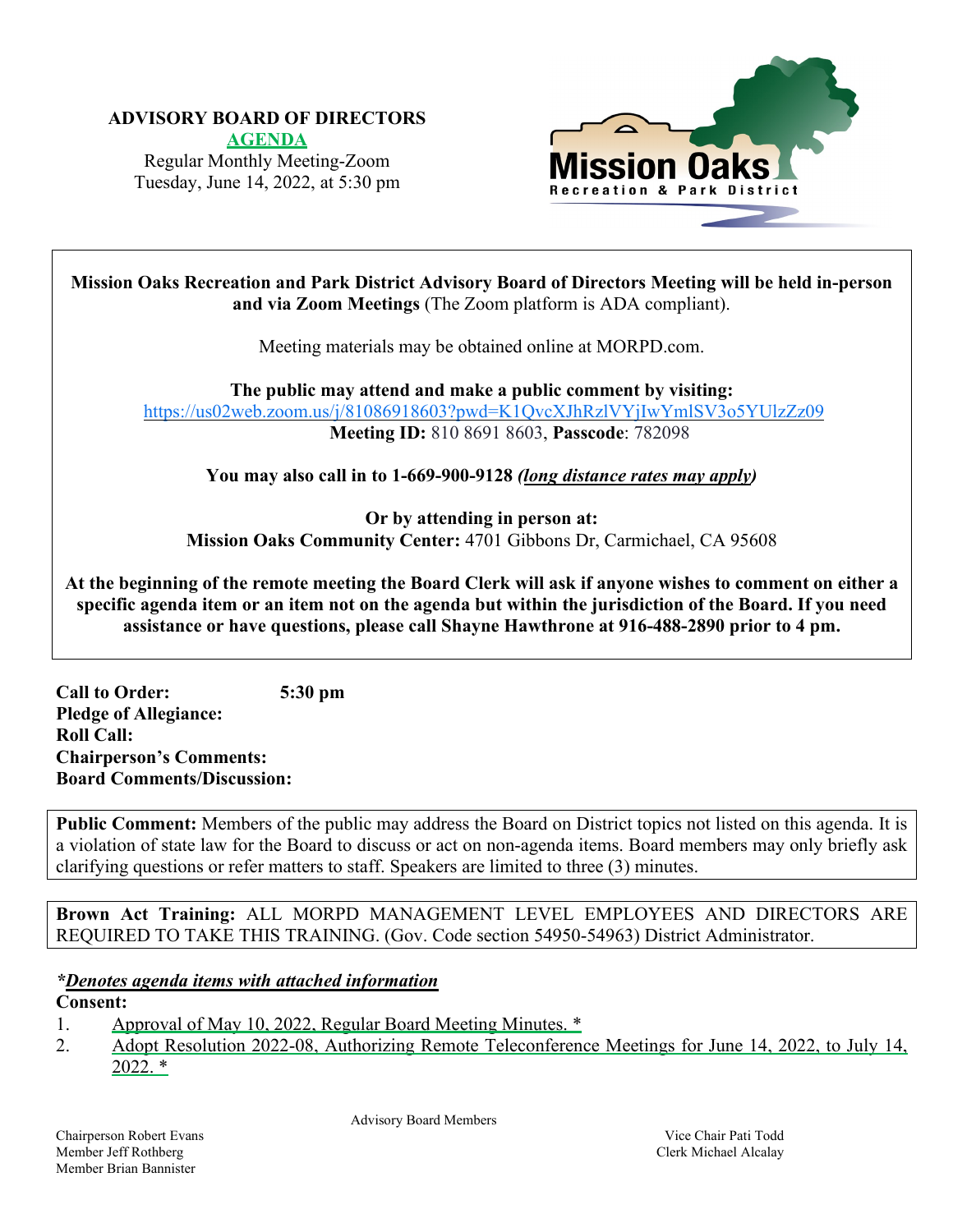- 3. Mission Oaks Recreation and Park District Park Patrol Reports for [May 2022 from Fulton El](https://www.morpd.com/files/08766c060/3.0-Park+Patrol+logs.pdf) Camino Police, [Sacramento County Sheriff](https://www.morpd.com/files/08766c060/3.0-Park+Patrol+logs.pdf) Off Duty Patrol, and Tiger Security. \*
- 4. [Monthly Budget Reports, April 1-30, Period 10, FY 2021-22. \\*](https://www.morpd.com/files/4c6018d97/4.0-Period+10+-+STAFF+REPORT.pdf)
- 5. Administrative [Division Report. \\*](https://www.morpd.com/files/56c729e60/05.0-Administrative+Division+report+June1.pdf)
- 6. Recreation [Division Report. \\*](https://www.morpd.com/files/0edb3472f/06.0-Recreation+Division+Report+June+2022.pdf)
- 7. Parks [Division Report. \\*](https://www.morpd.com/files/741b5077e/7.0-Staff+report+%28Parks%29.pdf)
- 8. Staff Work [Plans. \\*](https://www.morpd.com/files/3ae52f507/8.0-Staff+work+plans.pdf)

## **Information/Reports/Presentation/Letters:**

- 9**.** District [Administrator Report. \\*](https://www.morpd.com/files/5fa285546/9.0-staff+report+confrence+5-26-22.pdf)
	- Recreation Report (Verbal)
	- Facilities Report (Verbal)
- 10. Recreation [Committee Report. \\*](https://www.morpd.com/files/16a0c5ca0/10.0-Rec+Committee+meeting+agenda+5-26-22.pdf) (Verbal)
- 11. Facilities [Committee Report. \\*](https://www.morpd.com/files/acbd291d7/11.0-Facilities+committee+agenda+6-2-2022.pdf) (Verbal)
- 12. Presentation by Odell Engineering \* (Verbal)

#### **Discussion:**

13. [Discussion of emPOWERment Park by Sacramento Parks Foundation. \\*](https://www.morpd.com/files/178e79745/13.0-Sacramento+Parks+Foundation+-+EmPOWERment+Park+Project+Partnership+Presentation+6-2-22.pdf)

#### **Action:**

14. Approval of Resolution No. 2022-09 Approving the Fiscal Year 2022-23 Engineer's Report, Confirming [Diagram and Assessments and Ordering the Levy of Assessments for Fiscal Year 2022-23 for the Mission](https://www.morpd.com/files/838cdcbdb/14.0-Staff+Engineer%27s+Report+%2806-14-2022%29.pdf)  [Oaks Parks and Recreation Maintenance and Improvement District. \\*](https://www.morpd.com/files/838cdcbdb/14.0-Staff+Engineer%27s+Report+%2806-14-2022%29.pdf)

Open Public Hearing for the Mission Oaks Recreation and Park District Parks Maintenance and Recreation Improvement District.

*Public Comment:* 

*Close Public Hearing for the Mission Oaks Recreation and Park District Parks Maintenance and Recreation Improvement District.*

- 15. [Approval of Resolution 2022-10 transfering \\$59,109.30 from the Mission Oaks Impact Fees to the](https://www.morpd.com/files/478db7220/15.0-Resolution+Staff+Report.pdf)  [General Fund. \\*](https://www.morpd.com/files/478db7220/15.0-Resolution+Staff+Report.pdf)
- 16. [Approve attached Resolution 2022-11 approving the employment contract with Daniel Barton to](https://www.morpd.com/files/49a75acf2/16.0-Staff+Report+Resolution+2022-11.pdf)  [serve as District Administrator of the Mission Oaks Recreation and Park District for the term of](https://www.morpd.com/files/49a75acf2/16.0-Staff+Report+Resolution+2022-11.pdf)  [September 1, 2022, through August 31, 2025. \\*](https://www.morpd.com/files/49a75acf2/16.0-Staff+Report+Resolution+2022-11.pdf)

## **Staff Comments/Reports:**

**Next Regular Meeting:** Tuesday, July 12, 2022. As of the date of this notice, social distancing measures are in effect due to the COVID-19 pandemic. Parties interested in participating in the public hearing should visit the District's website at <https://www.morpd.com/advisory-board-meetings> for current information on how to provide public comment.

*Mission Oaks Recreation and Park District does not discriminate against persons with disabilities and offers an accessible facility. If you wish to attend this meeting and will require assistance to participate, please contact Shayne Hawthrone at 916-488-2890 no later than 24 hours prior to the meeting.*